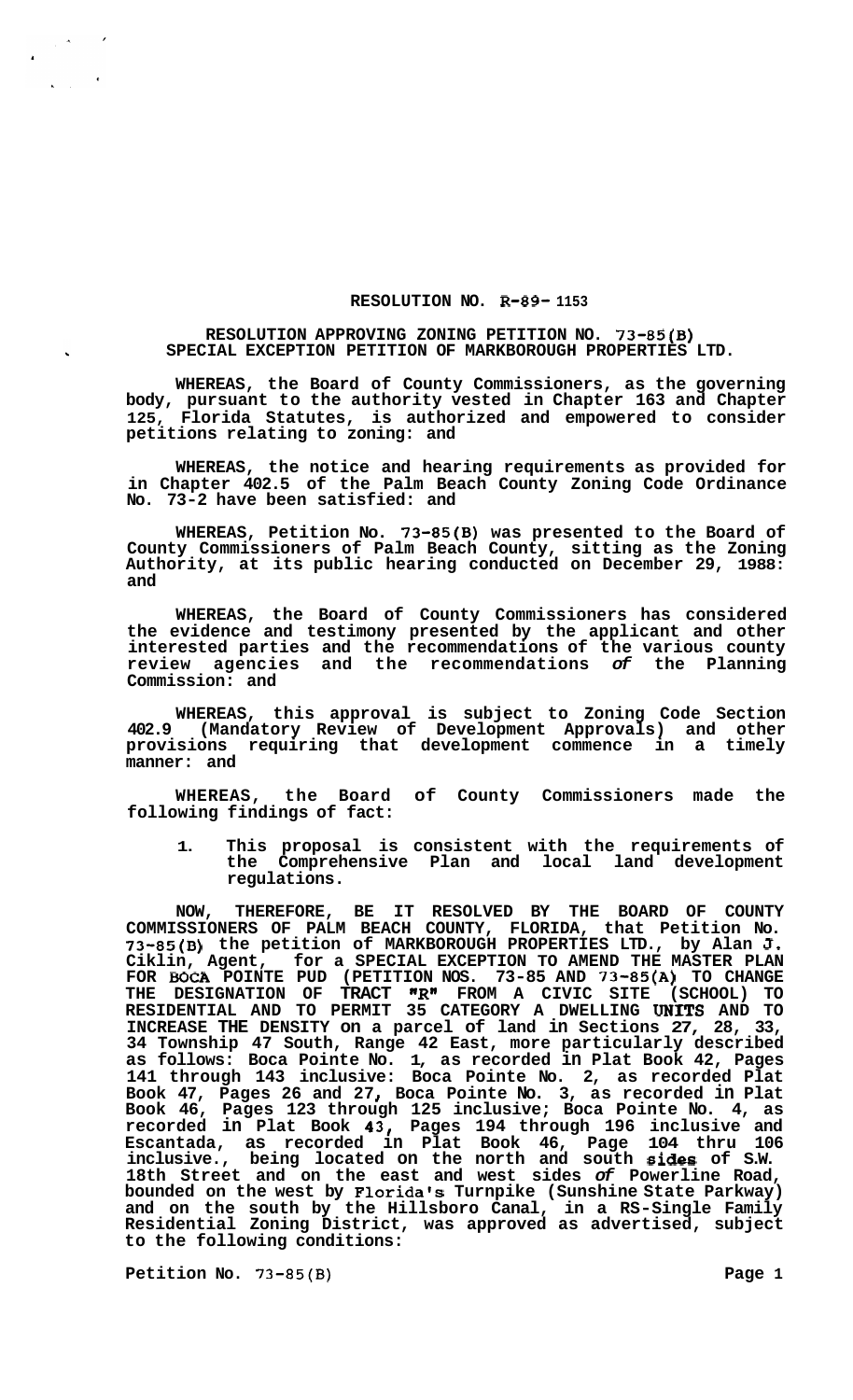- **1. The petitioner shall comply with all previous conditions of approval, unless expressly modified herein.**
- **2. Prior to certification, the master plan shall be amended to indicate the following:** 
	- **a. Revised tabular information indicating: i) Corrected dwelling unit count: ii) Correct acreage for civic uses: and, iii) Correct density calculations for all proposed residential, congregate living facility and nursing home uses;**
	- **b. All existing native vegetation to be preserved:**
	- **c. Required twenty-five (25) foot perimeter buffer along the eastern property line of Tract R:**
	- **d. Access points to all interior development pods within the planned unit development: and**
	- **e. Location of Canary Palm Drive adjacent to the eastern property line.**
- **3. The petitioner may exchange the required on-site dedication of land for civic uses either by conveying fee simple title for a parcel of land off-site equal in acreage or cash of equal value. In addition, in the event that the off-site land dedication is of less cash value than the one-site dedication, petitioner shall also contribute an amount in cash equal 'to the difference between the value of the on-site and offsite land dedications. The value of the land shall be based upon its value as a civic site. This contribution shall be used to offset the identifiable impacts directly attributable to this project. If an off-site land or cash contribution is accepted by Palm Beach County, the petitioner shall be deemed to have satisfied the intent of Zoning Code Section 500.21.H."**

**Prior to Master Plan Certification for the change in land use designation of Tract R, the petitioner shall submit documentation indicating compliance with this condition regarding the civic site. Compliance and sufficiency of this documentation shall be subject to approval by the Zoning Division and County Attorney.** 

**4. The developer shall preserve existing native vegetation on site and shall incorporate the vegetation into the project design. Clearing shall be limited to the developable area, retention areas, right-of-way and building pods. Areas of existing vegetation to be preserved shall be shown upon the approved development plan prior to Site Plan Review Committee certification. These preservation areas shall receive appropriate protection from damage and disturbance in accordance**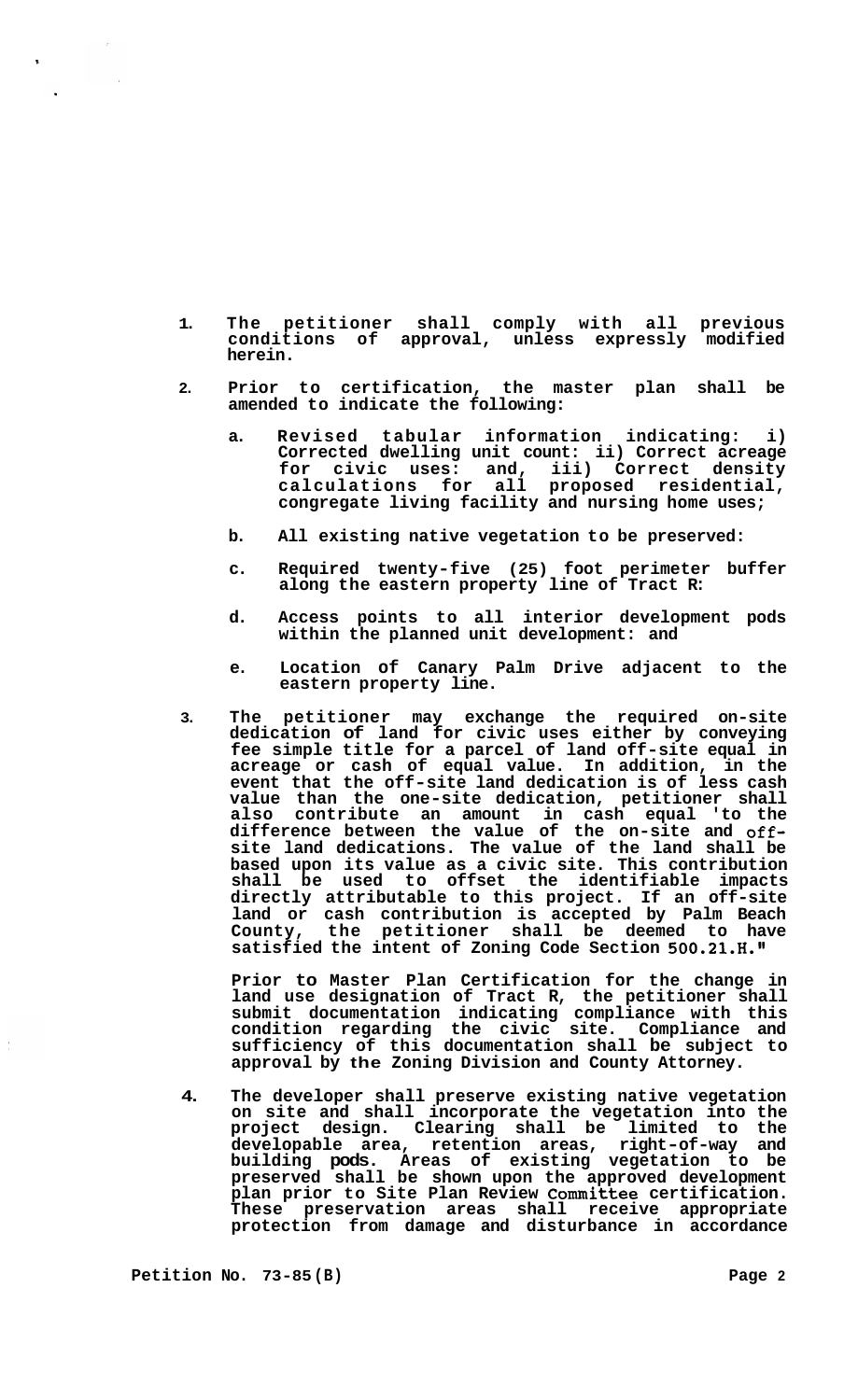**with Section 500.36 of the Zoning Code during the site development and construction phase.** 

- *5.*  **Prior to master plan certification the petitioner shall coordinate tabular information revisions with the petitioner of record for Petition No. 73-85(C)** . **The**  land use, and respective tabular changes for Tracts "R" and **"D"** shall be coordinated to indicate the most **current information for both approvals. In the event that Petition No. 73-85(C) is postponed at the Planning Commission or respective Board of County Commissioners Public Hearings, beyond the date that the petitioner for Petition 73-85(B) is requesting final certification at Site Planning Review Committee Meeting, this condition shall not apply.**
- *6.*  **Tract \*\*R" shall be limited to thirty-five (35) single family detached type units with a maximum density of 4.37 dwelling units per acre.**
- *7.*  **Sewer service is available to the property. Therefore, no septic tank shall be permitted on the site.**
- **8. Water service is available to the property. Therefore, no well shall be permitted on the site to provide potable water.**
- *9.*  **The petitioner shall provide discharge control and treatment for the stormwater runoff in accordance with all applicable agency reqyirements in effect at the time of the permit application. However, at a minimum, this development shall retain onsite the stormwater runoff generated by a three (3) year-one (1) hour** storm **with a total rainfall of 3 inches as required by the Permit Section, Land Development Division. In the event that the subject site abuts a Department of Transportation maintained roadway, concurrent approval from the Florida Department of Transportation will also**  The drainage system shall be maintained **in an acceptable condition as approved by the County Engineer. In the event that the drainage system is not adequately maintained as determined by the County Engineer, this matter will be referred to the Code Enforcement Board for enforcement.**
- **10. Prior to Master Plan approval, the petitioner shall update Boca Pointe's Master Plan to reflect:** 
	- **a. Existing plats of record for the separate tracts including plat name, plat book and page;**
	- **b. Tract access locations, proposed and existing:**
	- **c. Right of way widths: and,**
	- **d. Site plan exhibit number on separate tracts as they receive Site Plan approval.**

**I**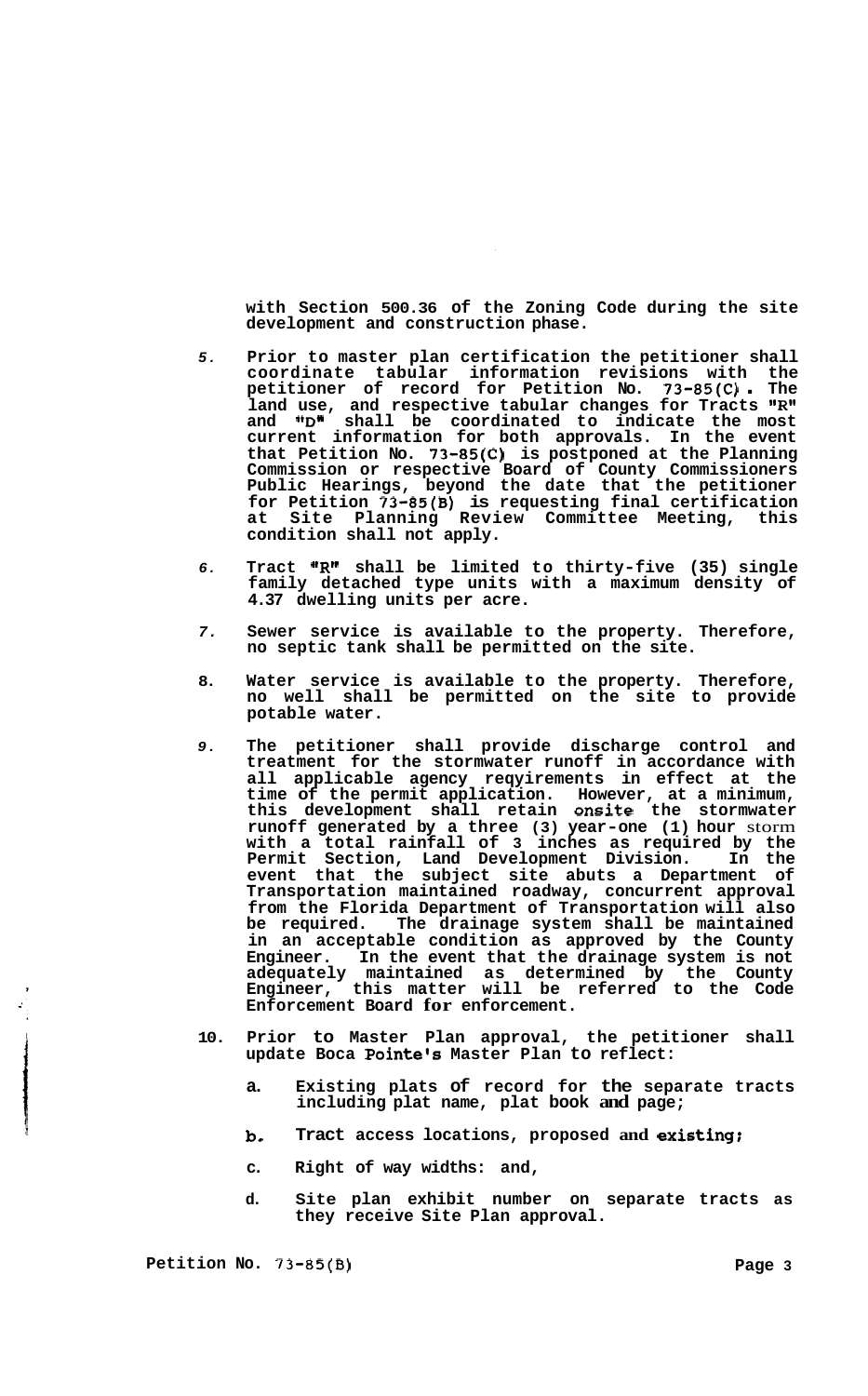- **11. The property owner shall plat the subject property in**  accordance with provisions of Palm Beach **Subdivision Platting Ordinance 73-4 as amended.**
- **12. The petitioner shall pay a Fair Share Fee in the amount and manner required by the "Fair Share Contribution for**  Road Improvements Ordinance" as it presently exists or **as it may from time to time be amended.**
- **13. Failure to comply with any conditions of approval may result in the denial or revocation of a building permit; the issuance of a stop work order; the denial of a Certificate of Occupancy on any building or structure: or the denial or revocation of any permit or approval for any developer-owner** , **commercial-owner, lessee, or user of the subject property, Appeals from such action may be taken to the Palm Beach County Board of Adjustment or as otherwise provided in the Palm Beach County Zoning Code.**
- **14. Prior to commencement of construction, the property owner shall install a four (4) foot high berm with a masonry wall compatible with the projects entry wall. The berm and wall shall be seven (7) feet above the Marbella Woods grade. The peak of the berm shall be eight (8) feet from Marbella Woods property line. The berm shall be landscaped by owner to "final condition" and shall be maintained by Marbella Woods thereafter.**

**The property owner shall ensure proper drainage and shall not create a water retention area on Woods property.** 

- **15. If the civic site requirement is not through cash contribution or off site dedication, Site Plan Review Committee may approve a maximum of thirty-five (35) single family detached type units.**
- **16. The Planned Unit Development shall be limited to 4,659 dwelling units.**

Petition **No. 73-85(B) Page 4** 

i

 $\frac{1}{2}$  .  $\frac{1}{2}$